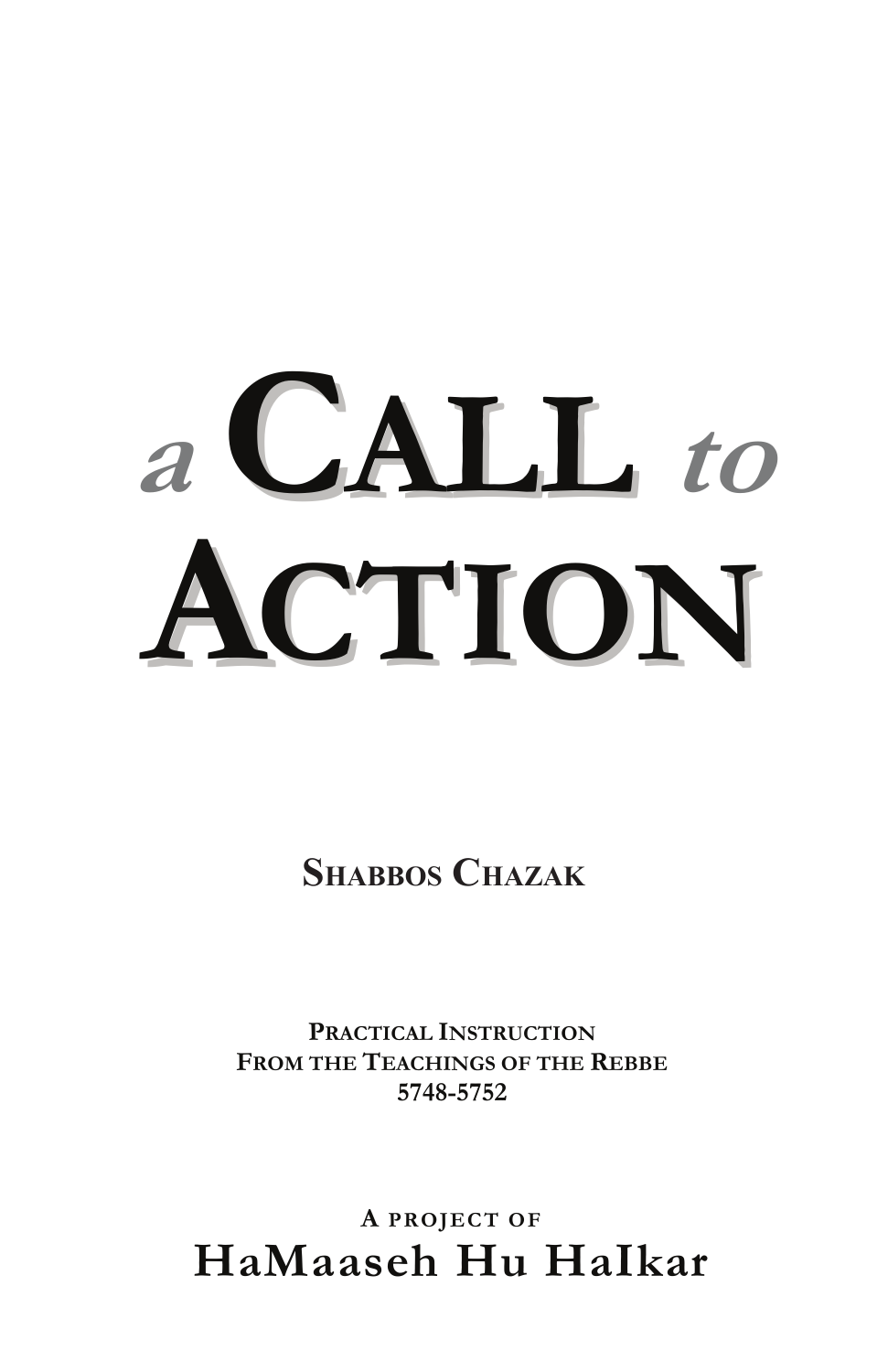### **Foreword**

We are pleased to bring you this newly published edition of *a* **CALL** *to* **ACTION** in anticipation of Shabbos Chazak. Translated from its Hebrew counterpart, *HaMaaseh Hu HaIkar*, this presentation is a collection of practical instruction from the Rebbe's *sichos*  pertaining to our bolstered ability and paralleled obligations, surrounding the completion of the first book of Chumash.

*HaMaaseh Hu HaIkar* is a compilation of *hora'os* culled from the Rebbe's talks in the years 5748 to 5752 (1988-1992), from both edited and unedited sources (*muga* and *bilti muga*). Great effort has been extended to remain faithful to the Rebbe's calculated and instructive nuance. This English translation is rendered by **Rabbi Yaakov Paley**.

At this time, when Moshiach's arrival is imminent, the Rebbe, *Melech HaMoshiach,* has emphasized the primacy of action. We are now beginning to experience the era when we will fully appreciate 'the superiority of deed' above scholarship. May it happen now, completely and speedily!

Editorial Office of *HaMaaseh Hu HaIkar Parshas Vayechi, Teves* 5767

> *a* **CALL** *to* **ACTION** *Published and Copyrighted by*  המעשה הוא העיקר  **"HaMaaseh Hu HaIkar"**  280 Troy Av, Brooklyn, NY 11213 Tel: (718) 363-3448 • Fax: (718) 467-6919 e-mail: act-now@juno.com

 $-$  0  $-$ 

 $5767 \cdot 2007$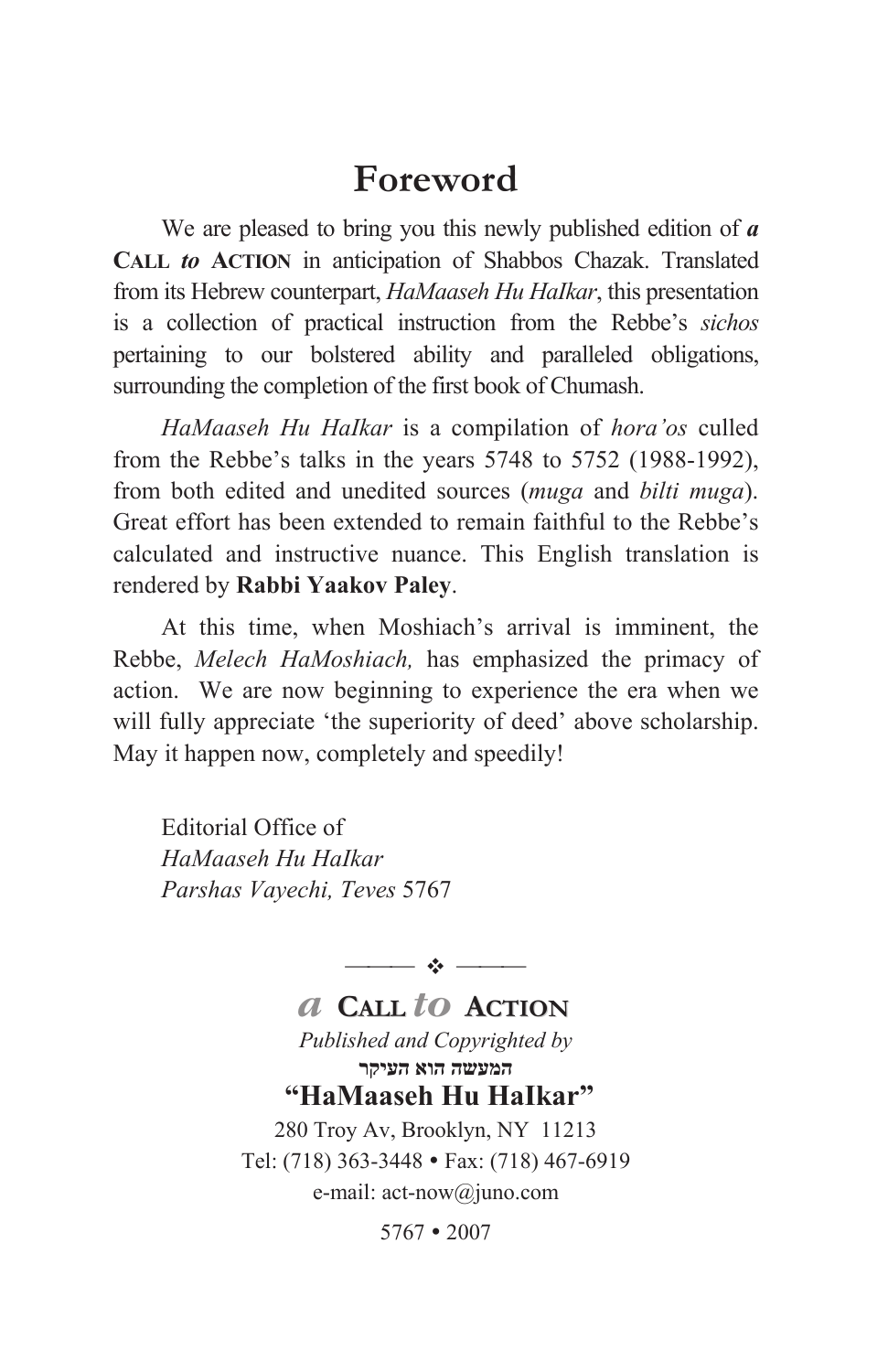## **Table of Contents**

#### **Foreword**

#### **Shabbos Chazak**

 *Translated in the memory of Yitzchok Yosef ben Yaakov Mordechai.*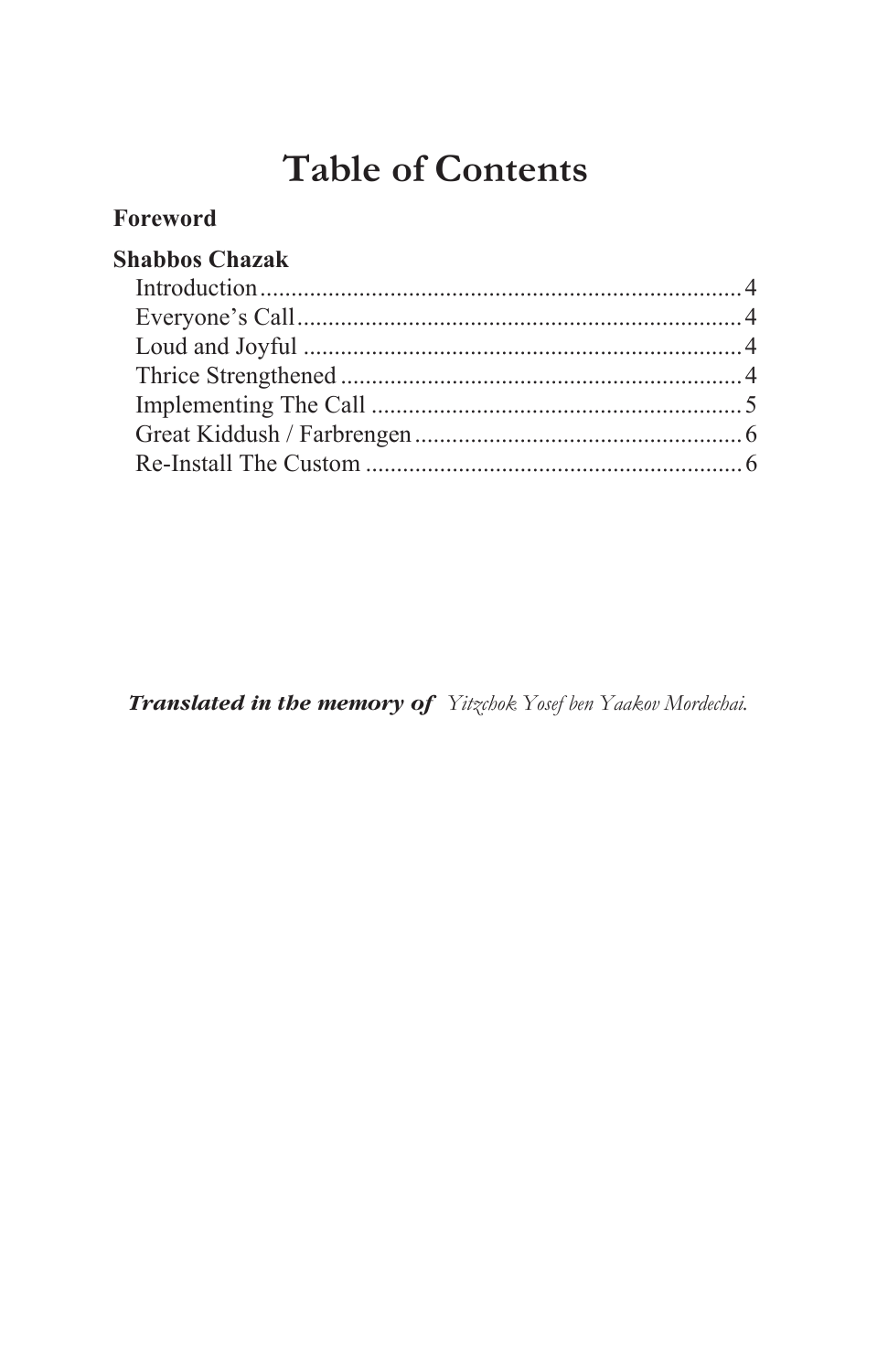# **Shabbos Chazak**

#### **INTRODUCTION**

*It is the Jewish custom that upon completing any of the five books of the Torah in our cycle of weekly readings, the entire congregation calls out: 'Chazak, Chazak, v'Nischazek – Be strong! Be strong! And may we be strengthened!'*<sup>1</sup>

#### **EVERYONE'S CALL**

x 'Chazak, Chazak, v'Nischazek' is called out by everyone present in the synagogue, including men, women, and children.2

#### **LOUD AND JOYFUL**

We call out with a loud, joyous, voice, which reflects on the strength and steadfastness of the Jewish people in all Torah matters.3

#### **THRICE STRENGTHENED** ----------------------

- 1. The sources given for this custom in Likutei Sichos, Vol.25 p.474, are: "*Avudraham*, Seder Hatza'os Sefer Torah; *Responsa of Maharam Mintz*, Chapter 85; *Aruch Hashulchan*, Orech Chayim, 39:15; *Keser Shem Tov* (Gagin) Vol.1, 38."
- 2. "We call out *everyone* present in Shul, both those in the men's section and those in the women's section and even including young children - *'Chazak, Chazak, v'Nischazek*', using the word *chazak* three times." (Parshas Vayechi 5752 – Sichos Kodesh p.505)

[In Jewish Law, something done three times constitutes a *chazakah* (lit. a strength) i.e. a legally valid continuity and power. In this case, the word *chazak* i.e. the strengthening, is *itself* given a *chazakah* (legal strength) by being repeated three times over – Ed.]

3. Parshas Matos-Masei 5751 – Hisvaduyos p.68.

 See there, footnote 4: "Note that the source for this custom is from the fact that "When Hashem told Yehoshuah upon the completion of the Torah, '*Chazak v'Ematz* – Be strong and fortified!' [See footnote 1 above for sources]. The innovation in this custom is that although 'strength' is mentioned only twice in the verse, 'Be strong and fortified', Jewish custom has nevertheless added a third 'strength'.

Now, in addition to an established Jewish custom being 'a part of Torah itself', it even bears an advantage of a kind, over the Written and Oral Torah (See Likutei Torah, Derushei Sukos, 80c and in many other location, for an explanation of this advantage). Moreover, this custom carries the advantage and complete state of 'something done three times assumes a legal strength, a *chazakah*' [See previous footnote]."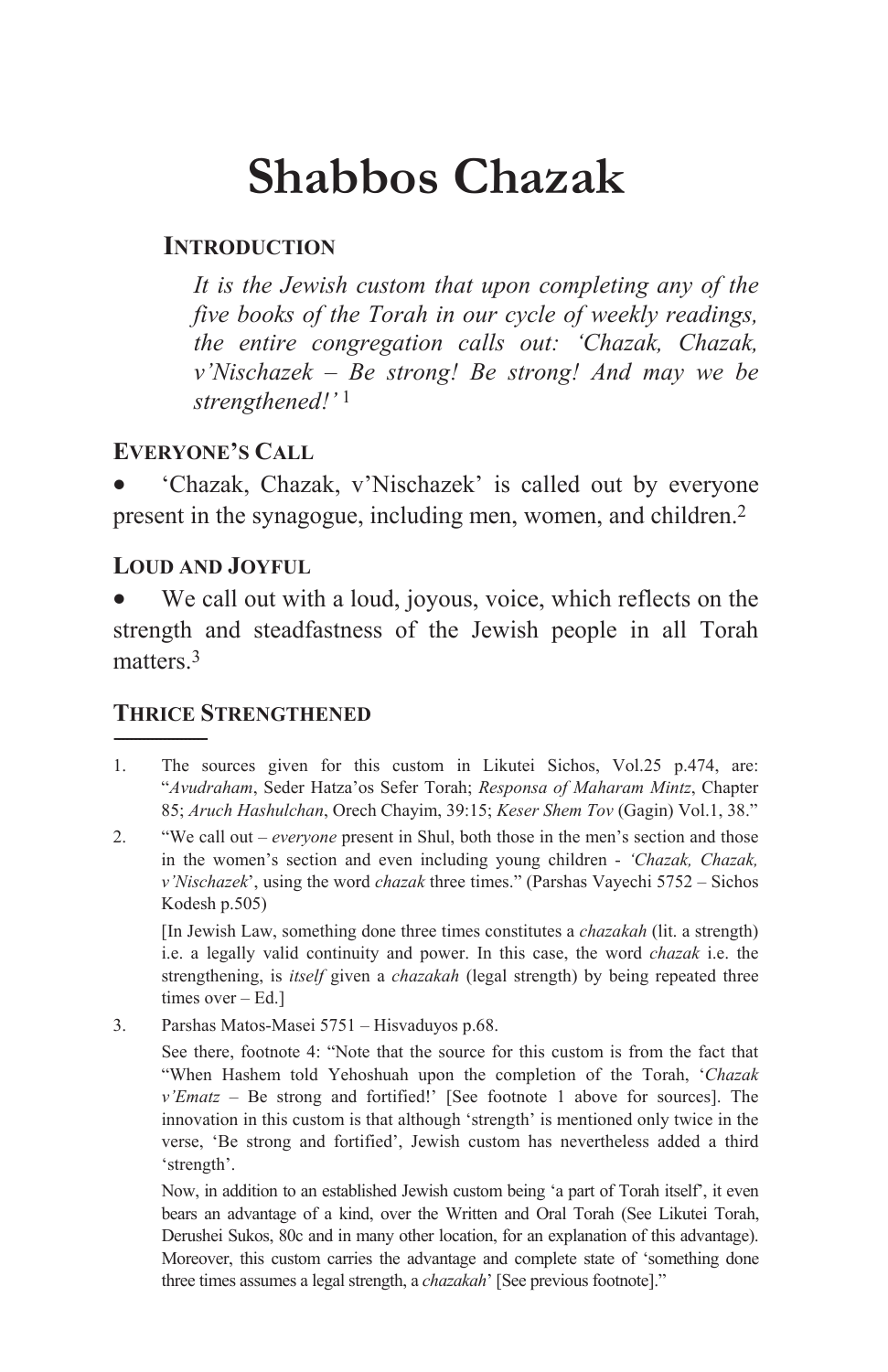This strength is itself further bolstered by our tripled expression of strength, '*Be strong! Be strong! And may we be strengthened!*'3

#### **IMPLEMENTING THE CALL**

----------------------

During Shabbos Chazak, each and every Jewish person should strengthen themselves, their family, and all around them (the word '*nischazek* – may *we* be strengthened' is plural), in all matters pertaining to Judaism, Torah, and Mitzvos.4

 However, since we are already alive (and can therefore 'live with the Parshah') – the life of Jewry being *true* life since it stems from the Torah of Life (Avos d'Rabbi Nasan 34) – then what instruction can we take from the name Vayechi, which means 'life'?! How do we 'live' with 'living'?

 The explanation, in brief, is that a person generally does not feel his life-force and certainly not its source i.e. the essence of his soul. He merely feels the individual powers that stem from this life-force e.g. sight, hearing, etc. Our general and essential life-force remains undetected by our senses. The instruction of Vayechi, then, is to take the expression of our soul's essential life-force i.e. our essential faith in Hashem, and 'live with it' by expressing it within the particulars of our divine service and details of our daily affairs.

Insofar as Torah is concerned, instead of merely living with (and sensing the vivifying force we receive from) the individual Parshah of each week, 'Vayechi' instructs us to live with and sense the general vivifying force of Torah itself, 'for it is our lives and the length of our days'. This awareness should then be likewise brought to bear in the particular of our daily 'living'.

And since the life of the entire creation comes from the Torah, Vayechi teaches us to view the world in context of its true general life-force, so that we fully interact with the world based on the awareness that there is nothing besides Hashem. (Editor's synopsis of Sichas Vayechi 5750 – Hisv. p137)]

"It is now Shabbos Parshas Vayechi, Shabbos Chazak, when we conclude the first book of Torah [i.e. Breishis, also known as] 'Sefer Hayashar' [i.e. the Book of the Upright – our forefathers Avraham, Yitchak and Yaakov. The name Breishis comes from the word *rosh* – a head or beginning, which indicates that this book is loftier than the other four books. See there, footnote 1]. Each and every Jewish person should therefore strengthen… [See main text above for continuation] … in a manner whereby it becomes clearly discernable that he lives in the true sense of the word 'living' i.e. with the individual as well as general life-force of the Jewish people and the Torah, as it permeates every last detail of our day-to-day lives.

<sup>4. [</sup>The name of every Parshah, in addition to its content, serves as a lesson and instructed that we should implement. This is included in the directive from the Alter Rebbe to 'live with the Parshah of the week' by implementing its lessons. Moreover, since our Parshah is also the conclusion of the entire book of Breishis and 'everything follows its conclusion' (Brachos12a) - this Parshah's name (Vayechi) must certainly contain a powerful lesson.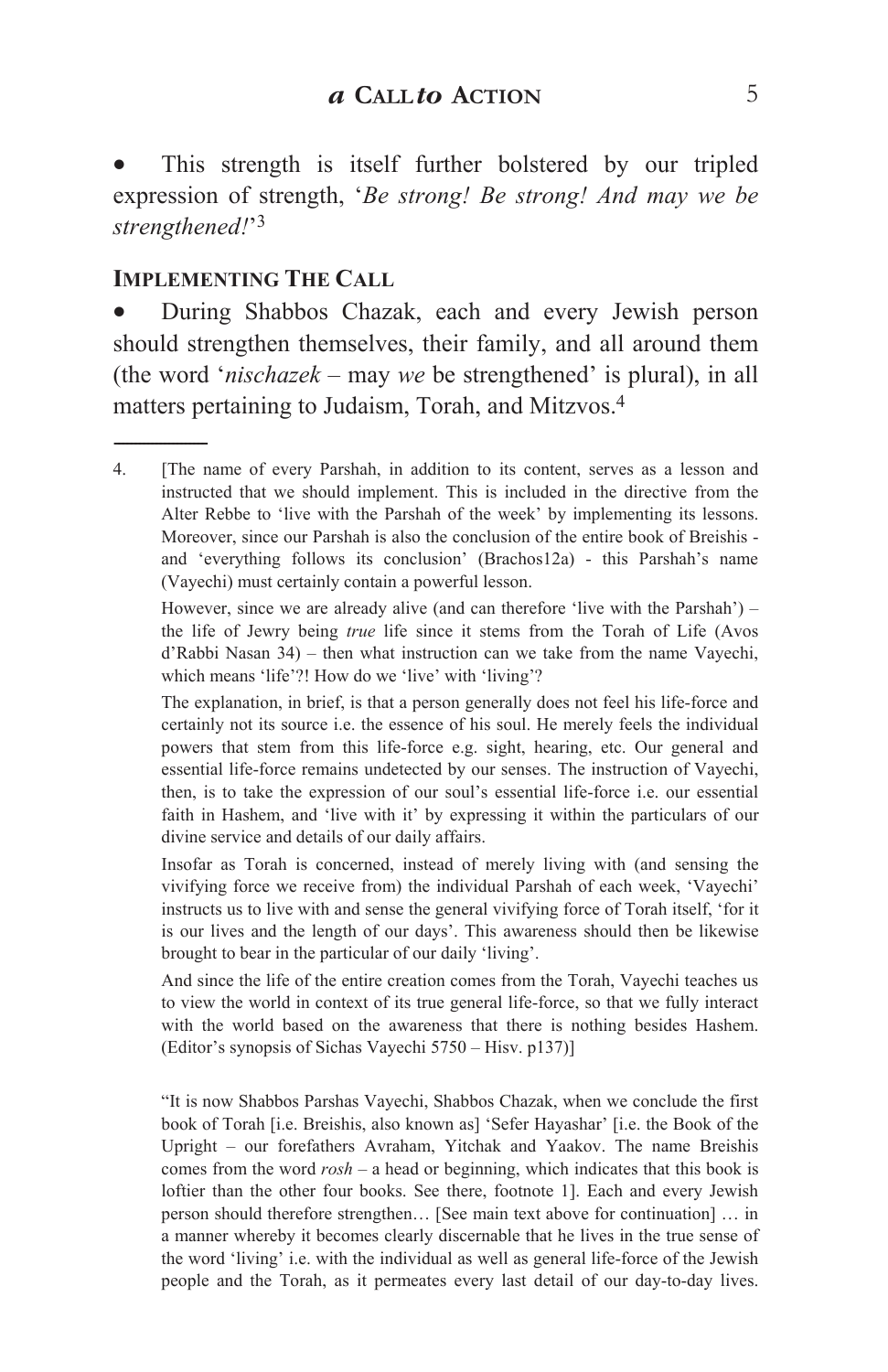#### **GREAT KIDDUSH / FARBRENGEN**

We should connect this custom with the holding of a special *farbrengen* in addition to the weekly *farbrengen* (that are held in fulfillment of the custom 'to gather congregations each Shabbos'). Indeed, many congregations have the custom to hold a *Kidushah Rabbah* – a 'Great Kiddush' on Shabbos Chazak.5

#### **RE-INSTALL THE CUSTOM**

----------------------

We should re-establish and bolster this custom everywhere, so that all may add in reciting words of Torah - along with – and they may add in their rejoicing upon the completion of an entire book of Torah. 6

(Parshas Vayechi 5750 – Hisvaduyos p.137)

5. Ibid. See also there, p.142: "We should therefore hold an extra farbrengen in honor of this Shabbos Chazak [upon completing the book of Breishis], as well on the Shabbos Chazak's for completing the remaining four books of the Torah. Certainly, then, we should hold an extra farbrengen on the Shabbos Chazak for completing the entire Chumash – although there is no need to encourage a celebration for that completion, since we already celebrate the completion of the entire Torah with the festival of Simchas Torah.

 This practice should be further required in this Shul and study hall, since those present have not fulfilled their 'obligation' with the current farbrengen. For that reason I found it necessary to promote and encourage this practice now. After all, I don't want people to attribute the fact that that the Gabbaim haven't arranged an additional farbrengen, to the fact that this farbrengen is being held! [Rather, they should go ahead and make another farbrengen –Ed]

 There is plenty of time to hold a second farbrengen following this one, and even after all that we have discussed in this farbrengen, there still remains plenty that could – and should – be discussed. Particularly, as there are Torah scholars present amongst the audience, and especially as there are students of Yeshivas Tomchei Temimim who are expected to fulfill everything in the most perfect manner ['temimim' means 'perfect ones' –Ed].

 The most important thing is not merely the discussion, rather that the message should even transcend speech altogether, so that it will be openly and clearly discernable that this is our very life-force – [as alluded to in the name of the Parsha,] 'Vayechi' [lit. 'he *lived*']!"

 See also Parshas Bamidbar 5750, footnote 137 – Hisvaduyos p.153: "It is for this reason that Kiddush on the day of Shabbos is called *kidushah rabah*, the 'Great Kiddush', since it is held amongst a multitude of Jewish people [i.e. in Shul]" See there in the subnote: "This explanation is in addition to its basic euphemistic meaning, seeing that it is shorter than the Kiddush for Friday night (*Magid Mishnah* to the Rambam, Shabbos 29:10)."

6. "In a similar manner to the rejoicing over the completion of the entire Torah that is celebrated on Simchas Torah. The gathering of a large number of Jewish people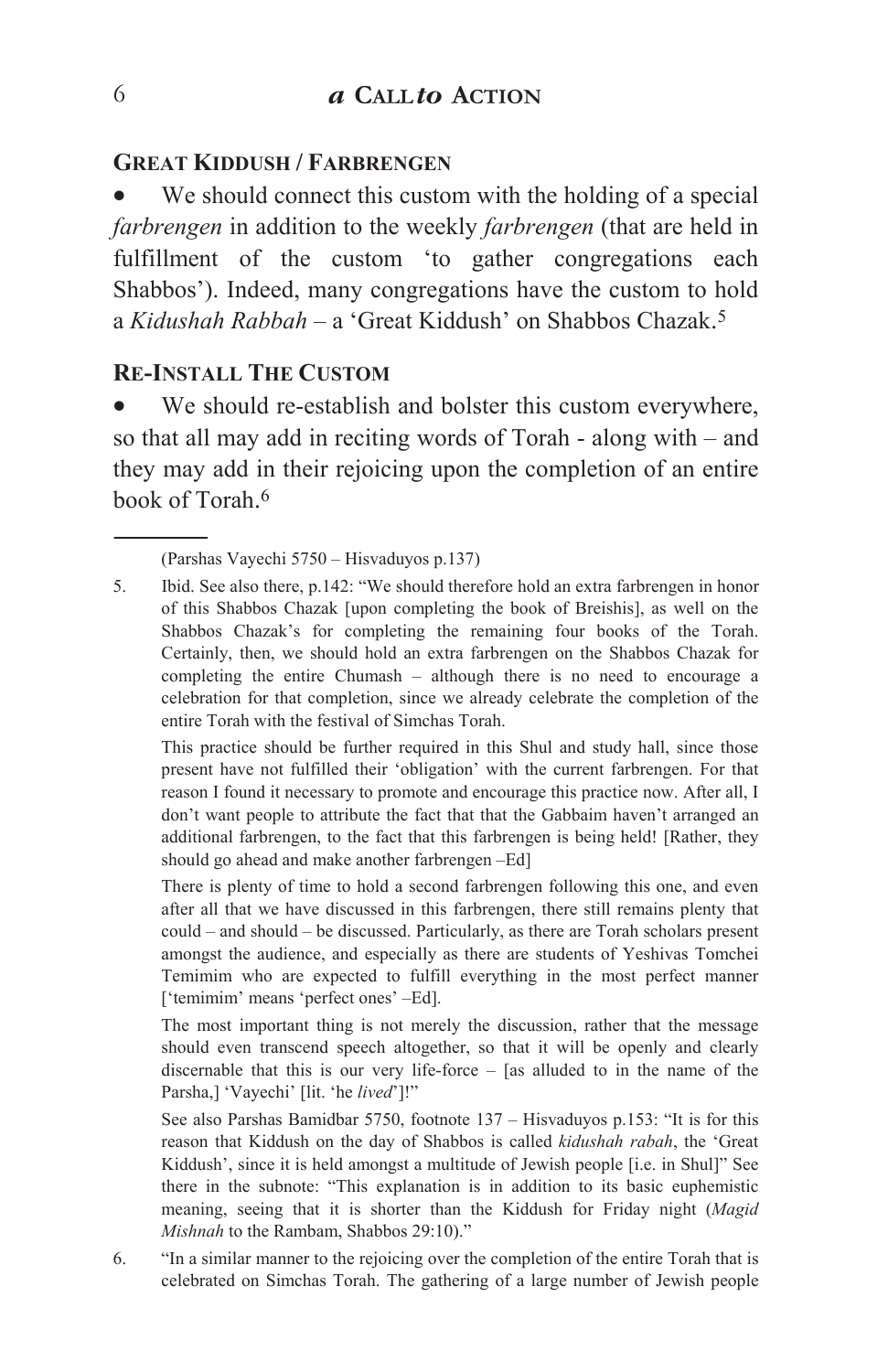This should include the acceptance of good resolutions to increase in Torah study and the embellished performance of Mitzvos.6

----------------------

for the sake of rejoicing over completing the Torah further emphasizes the indivisible unity of the general life-force of the Jewish people and the Torah. The final purpose, however, is for this life-force to be drawn down until it permeates our actual service, including its very finest details." (Parshas Vayechi 5750 – Hisvaduyos p.137) [See previous two footnotes for further clarification]